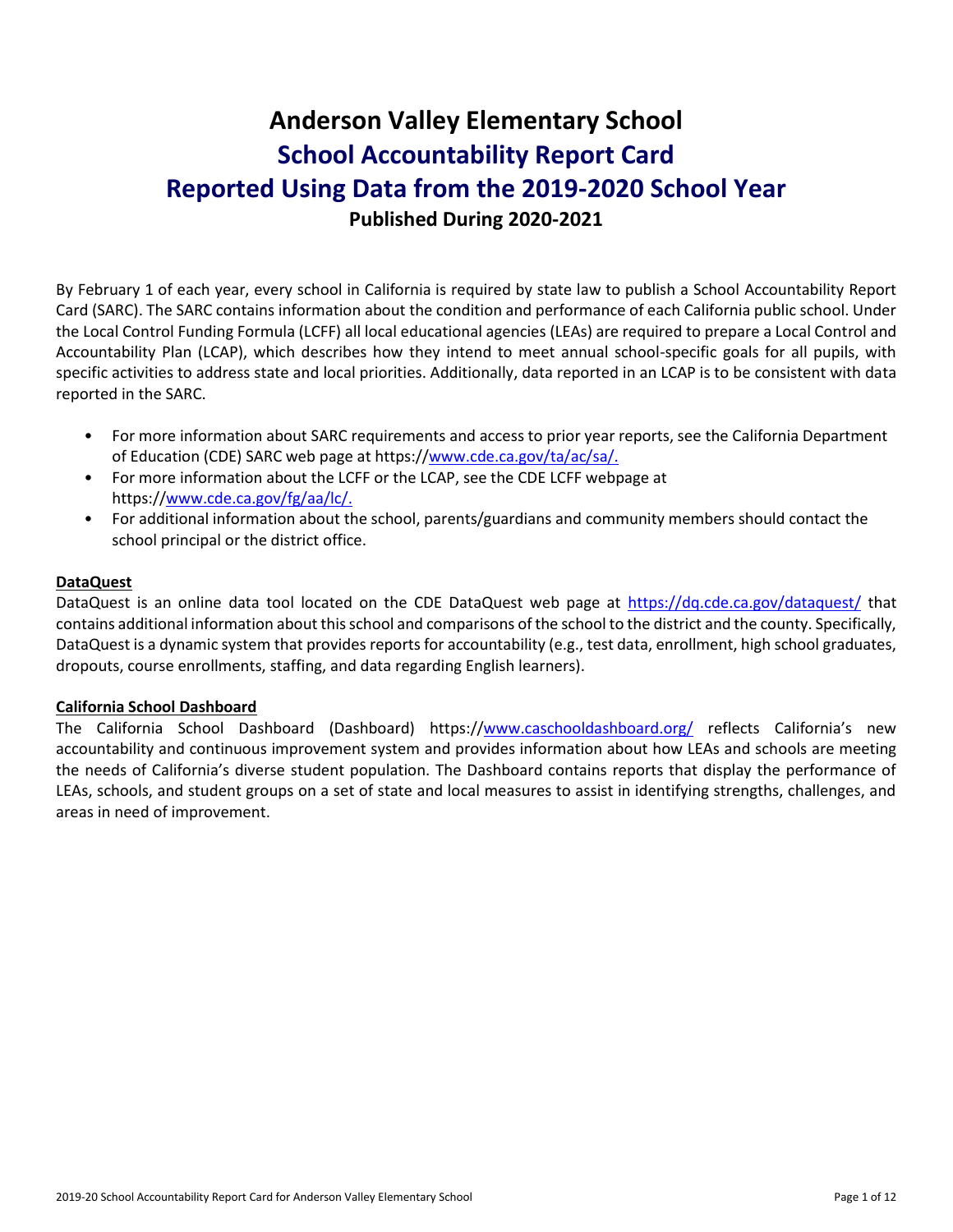## **About This School**

## **School Contact Information (School Year 2020-2021)**

| <b>Entity</b>                            | <b>Contact Information</b>               |
|------------------------------------------|------------------------------------------|
| <b>School Name</b>                       | Anderson Valley Elementary School        |
| <b>Street</b>                            | 12300 Anderson Valley Way                |
| City, State, Zip                         | <b>Boonville</b>                         |
| <b>Phone Number</b>                      | 7078953010                               |
| Principal                                | Sid Frazer                               |
| <b>Email Address</b>                     | sfrazer@avpanthers.org                   |
| Website                                  | https://www.avusd.k12.ca.us/avelementary |
| <b>County-District-School (CDS) Code</b> | 2365540                                  |

## **District Contact Information (School Year 2020-2021)**

| Entity               | <b>Contact Information</b>     |
|----------------------|--------------------------------|
| <b>District Name</b> | <b>Anderson Valley Unified</b> |
| Phone Number         | 7078953774                     |
| Superintendent       | Michael Warych                 |
| <b>Email Address</b> | mwarych@avpanthers.org         |
| Website              | https://www.avusd.k12.ca.us/   |

## **School Description and Mission Statement (School Year 2020-2021)**

## **School Description**

Anderson Valley Elementary School is located approximately 150 miles north of San Francisco. Nestled in rolling hills, Anderson Valley is a unique, beautiful and rural valley, accessible only by a winding two-lane country highway. Stretching approximately 40 miles, this beautiful valley is filled with panoramic views of apple orchards, olive groves, grazing sheep, vineyards and rolling hills studded with giant oaks in the southern portion of the valley, giving way to the beauty of the redwoods in the north.

Historically, the valley's economy has dominated the lumber industry, the raising of sheep, and farming. In recent years, the addition of world-class wineries has been growing source of economy for the valley. The valley is home to a unique group of vineyards and wineries producing a broad range of excellent wines including world class Pinot Noir and Alsace Varietals.

Anderson Valley Elementary School is a public school located in Boonville, CA. It has 269 students in grades K-6 with a student-teacher ratio of 22 to 1 and creates and sustains a safe and effective school culture using Positive Behavior Intervention and Support. According to state test scores, 32% of students are at least proficient in math and 42% in reading. The elementary school draws its students from the approximately 3000 community residents who work in agriculture, logging tourism, education and healthcare industries. According to Trulia the median sale price for a home is \$424,000. 30% of the population is single and 47% are homeowners. The median age is 32 years, the median household income is \$42,000, and 22% of the population is college educated. Anderson Valley has seen a series of migrations over the past 160 years. Boonville is well known for their folk language Boontling. This region experiences warm (but not hot) and dry summers, with no average monthly temperatures above 71.6 °F. Boonville has a warm-summer Mediterranean climate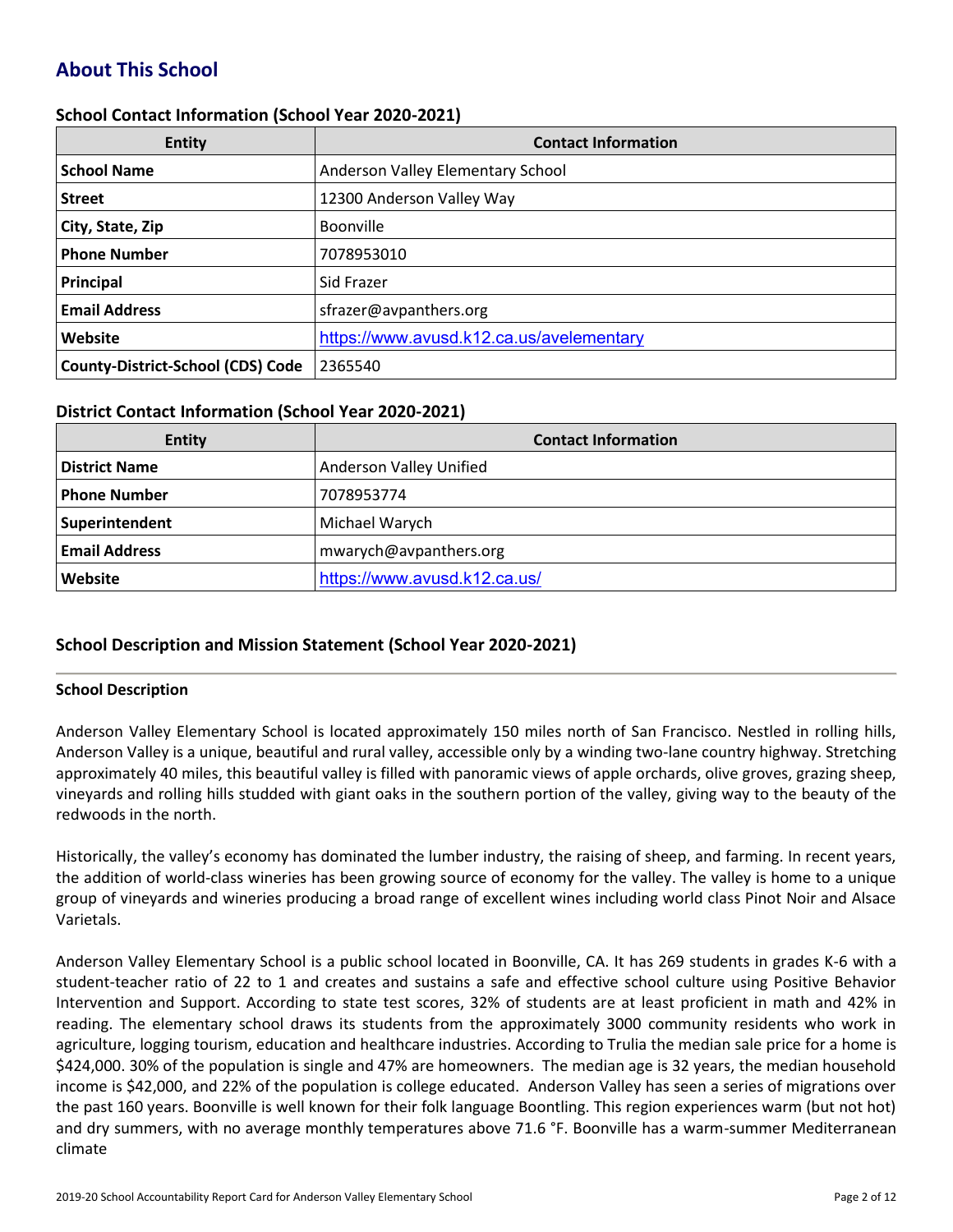Originally populated by a northern branch of the coastal Pomo Indians, Anderson Valley saw its first white settlers in the mid-1800's. The white population of the region grew throughout the 20th century, spurred by the growth of the logging industry in the 1930's and the back-to-the-earth movement in the 1970's. A different pattern of settlement started in the late 1980's when a large influx of immigrants, mostly from Mexico, came to the valley to work in the agricultural industries.

Anderson Valley Elementary School is predominantly bicultural and contains the special challenges common to many rural California schools. The school program strives to respond to the community's needs and meet all students' college and career goals. One challenge the local residents face is affordable housing for local residents as more and more outside investors come into the community to participate in the agricultural industry.

We are proud of the many diverse programs that are offered and the responsiveness to the requests, interest and desires of the school community members. We welcome everyone to join us in the journey of making AVES the best it can be!

## **School Description**

82% of students qualify for free and reduced lunch. 77% of our students are of Hispanic background and 65% are classified as English Language learners. 21% of the students are white and 1% are of African American decent. Our staff consists of 18 certificated personnel, which includes classroom teachers, special education teachers, a part-time computer teacher, and a part-time reading support teacher. In addition there are 10 classified employees. The 10 include instructional assistants, 2 secretaries, 2 custodians, a library tech, cafeteria staff, a primary intervention program specialist, a contracted counselor and ASES staff. Our special education students are placed in the least restrictive environment to meet their individual needs. We have a learning center staffed with one full-time special education teacher and one part-time resource specialist teacher who work with 'at-risk' students on a pullout basis throughout the day. We contract with an outside agency to meet the speech and language needs of our students. The majority of our staff and students are bilingual in English and Spanish. All of our staff hold a Cultural Language Acquisition Development (CLAD) credential with two holding a Bilingual Cultural Language Acquisition Development (BCLAD) credential.

Our primary funding sources beyond general State funding include, Title I and Supplemental Concentration Grant funding. We maintain an active ELAC Committee and School Site Council. Our Parent/Teacher Organization is also very supportive and actively works to support student learning and enrichment opportunities. Our students at risk of retention and/or not meeting standards of learning are offered after school support in our ASES program. We provide a 'language academy' in our After School Program where students are invited to read in Spanish using the "Accelerate Model." We have a schoolwide reading initiative program called "Accelerated Reader". We support good citizenship and positive student behavior with several specific incentive programs; including a character education program called "Second Step" which teaches students good citizenship. Anderson Valley Elementary has implemented PBIS school-wide and meets regularly as a PBIS team and in staff meeting to continue implementing positive behavior interventions and supports. The majority of our staff and students are bilingual in English and Spanish.

## **School Vision and Mission**

#### **Vision**

The vision of Anderson Valley Elementary School is to inspire our community to be lifelong learners dedicated to personal excellence and responsible citizenship.

## **Mission**

Through collaboration with families and our community, Anderson Valley Elementary School is committed to: fostering integrity, self-motivation, curiosity, and creativity in all students; teaching academic excellence and career preparation, as well as cultural and technological literacy, by offering challenging educational opportunities; celebrating the unique diversities within our community and developing a sense of social responsibility; supporting a caring, well-trained faculty and staff who promote creative expression and critical thinking; and, preparing students to demonstrate leadership, selfdirection, confidence, and a strong work ethic to help guarantee a sustainable future.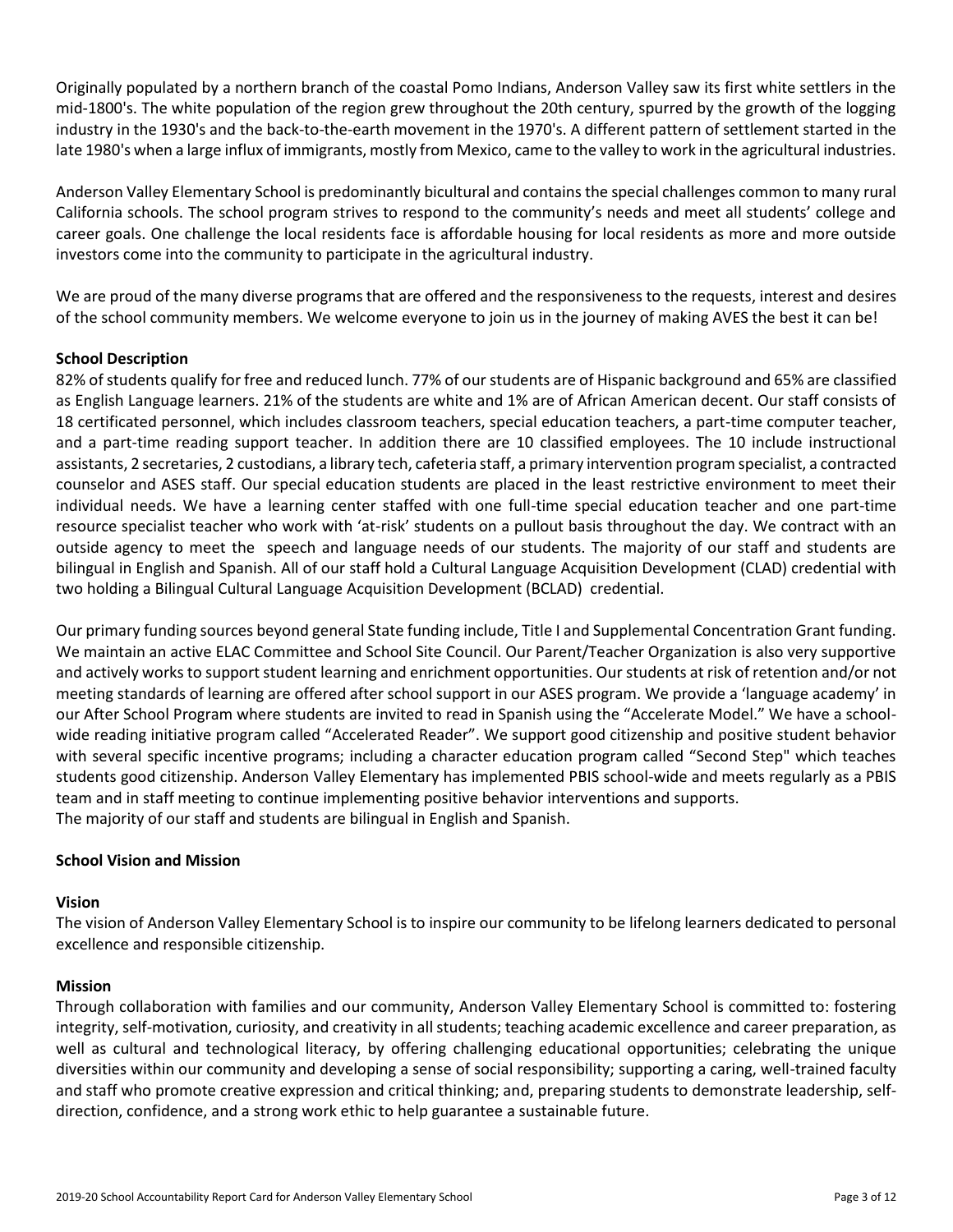## **Student Enrollment by Grade Level (School Year 2019-2020)**

| <b>Grade Level</b> | <b>Number of Students</b> |
|--------------------|---------------------------|
| Kindergarten       | 24                        |
| <b>Grade 1</b>     | 27                        |
| <b>Grade 2</b>     | 37                        |
| Grade 3            | 38                        |
| Grade 4            | 39                        |
| <b>Grade 5</b>     | 28                        |
| <b>Grade 6</b>     | 42                        |
| Total Enrollment   | 235                       |

## **Student Enrollment by Student Group (School Year 2019-2020)**

| <b>Student Group</b>                   | <b>Percent of Total Enrollment</b> |
|----------------------------------------|------------------------------------|
| <b>Black or African American</b>       | 0.9                                |
| American Indian or Alaska Native       | 1.3                                |
| Asian                                  | 0.9                                |
| <b>Hispanic or Latino</b>              | 71.9                               |
| <b>White</b>                           | 24.7                               |
| <b>Two or More Races</b>               | 0.4                                |
| <b>Socioeconomically Disadvantaged</b> | 83.8                               |
| <b>English Learners</b>                | 43.8                               |
| <b>Students with Disabilities</b>      | 9.4                                |
| <b>Homeless</b>                        | 7.2                                |

## **A. Conditions of Learning**

## **State Priority: Basic**

The SARC provides the following information relevant to the State priority: Basic (Priority 1):

- Degree to which teachers are appropriately assigned and fully credentialed in the subject area and for the pupils they are teaching;
- Pupils have access to standards-aligned instructional materials; and
- School facilities are maintained in good repair

## **Teacher Credentials**

| <b>Teachers</b>                                                    | <b>School</b><br>2018-19 | <b>School</b><br>2019-20 | <b>School</b><br>2020-21 | <b>District</b><br>2020-21 |
|--------------------------------------------------------------------|--------------------------|--------------------------|--------------------------|----------------------------|
| <b>With Full Credential</b>                                        | 16                       | 15                       | a                        | 24                         |
| <b>Without Full Credential</b>                                     |                          |                          |                          |                            |
| Teaching Outside Subject Area of Competence (with full credential) | $\Omega$                 |                          |                          |                            |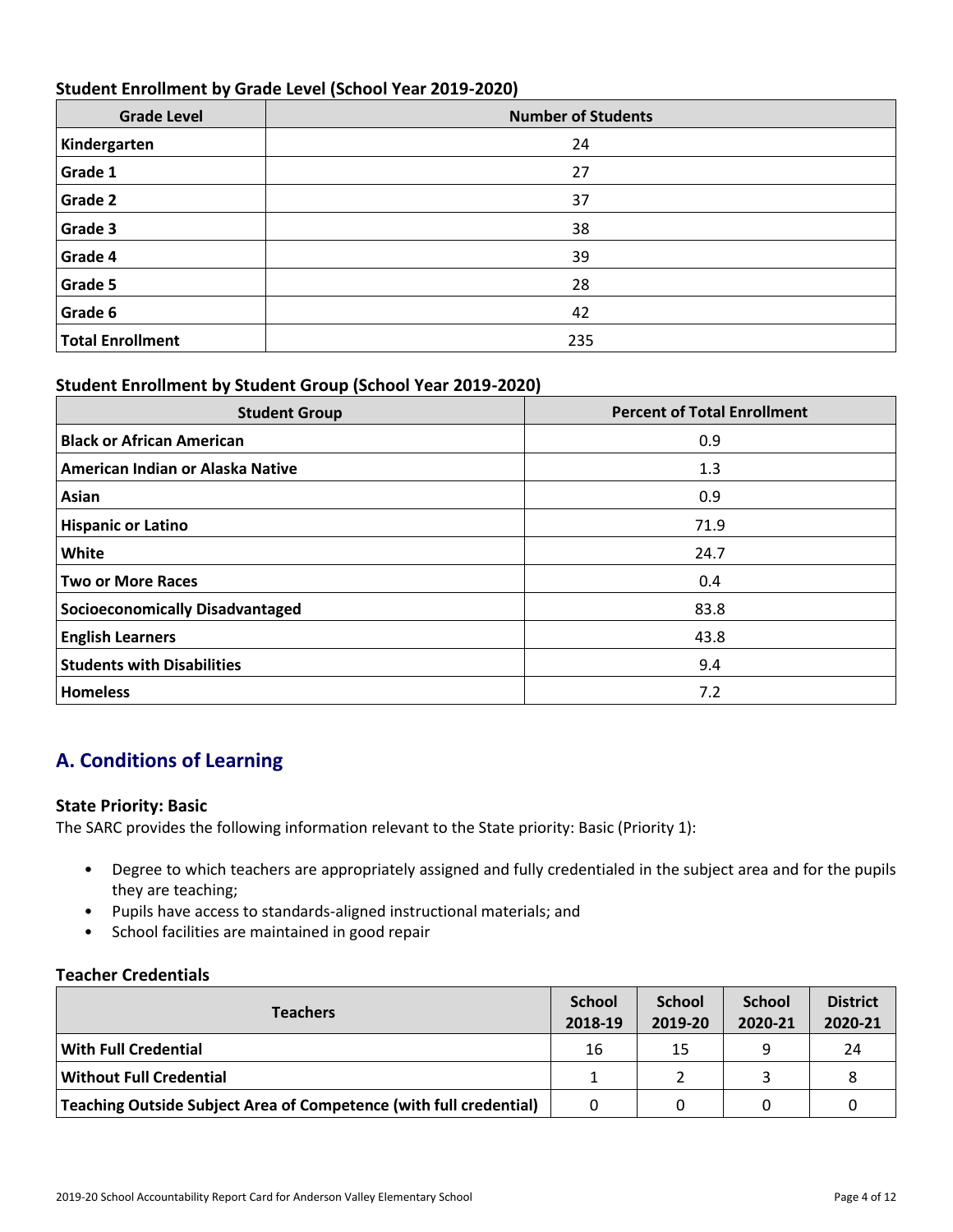## **Teacher Misassignments and Vacant Teacher Positions**

| <b>Indicator</b>                               | 2018-19 | 2019-20 | 2020-21 |
|------------------------------------------------|---------|---------|---------|
| Misassignments of Teachers of English Learners |         |         |         |
| Total Teacher Misassignments*                  |         |         |         |
| Vacant Teacher Positions                       |         |         |         |

Note: "Misassignments" refers to the number of positions filled by teachers who lack legal authorization to teach that grade level, subject area, student group, etc. \*Total Teacher Misassignments includes the number of Misassignments of Teachers of English Learners.

## **Quality, Currency, Availability of Textbooks and Other Instructional Materials (School Year 2020-2021)**

#### **Year and month in which data were collected:** 10/9/18

On November 10, 2020 the school board had a public meeting to discuss sufficiency or insufficiency of instructional materials at Anderson Valley Elementary School. The textbook sufficiency report was approved.

| <b>Subject</b>                | <b>Textbooks and Other Instructional</b><br><b>Materials/year of Adoption</b>                                                                                                                                                                                                                                                                                                                                         | <b>From Most</b><br>Recent<br><b>Adoption?</b> | <b>Percent Students</b><br><b>Lacking Own</b><br><b>Assigned Copy</b> |
|-------------------------------|-----------------------------------------------------------------------------------------------------------------------------------------------------------------------------------------------------------------------------------------------------------------------------------------------------------------------------------------------------------------------------------------------------------------------|------------------------------------------------|-----------------------------------------------------------------------|
| <b>Reading/Language Arts</b>  | K-6: McGaw Hill, Wonders Series-2016                                                                                                                                                                                                                                                                                                                                                                                  | <b>Yes</b>                                     | 0                                                                     |
| <b>Mathematics</b>            | K-6: Houghton Mifflin, Go Math-2014                                                                                                                                                                                                                                                                                                                                                                                   | Yes                                            | 0                                                                     |
| <b>Science</b>                | K-6: Delta Education, Foss Next Generation-<br>2018                                                                                                                                                                                                                                                                                                                                                                   | Yes                                            | 0                                                                     |
| <b>History-Social Science</b> | Kinder: Houghton Mifflin, My World-2007<br>1st Grade: Houghton Mifflin, School and<br>Family-2007<br>2nd Grade: Houghton Mifflin,<br>Neighborhoods-2007<br>3rd Grade: Houghton Mifflin, Communities-<br>2007<br>4th Grade: Houghton Mifflin, California<br>Studies-2007<br>5th Grade: Houghton Mifflin, US History Early<br><b>Years-2007</b><br>6th Grade: Houghton Mifflin, A Message of<br>Ancient Days Years-2007 | <b>Yes</b>                                     | 0                                                                     |

Note: Cells with N/A values do not require data.

## **School Facility Conditions and Planned Improvements**

#### General

The district takes great efforts to ensure that all schools are clean, safe, and functional. To assist in this effort, the district uses a facility survey instrument developed by the State of California Office of Public School Construction. Below is more specific information on the condition of the school and the efforts made to ensure that students are provided with a clean, safe, and functional learning environment.

#### Age of School Buildings

This school has 14 classrooms, a multipurpose room, a library, a computer lab, 3 portables, an administration office, and a covered outdoor eating area. The main campus was built in 1958 Maintenance and Repair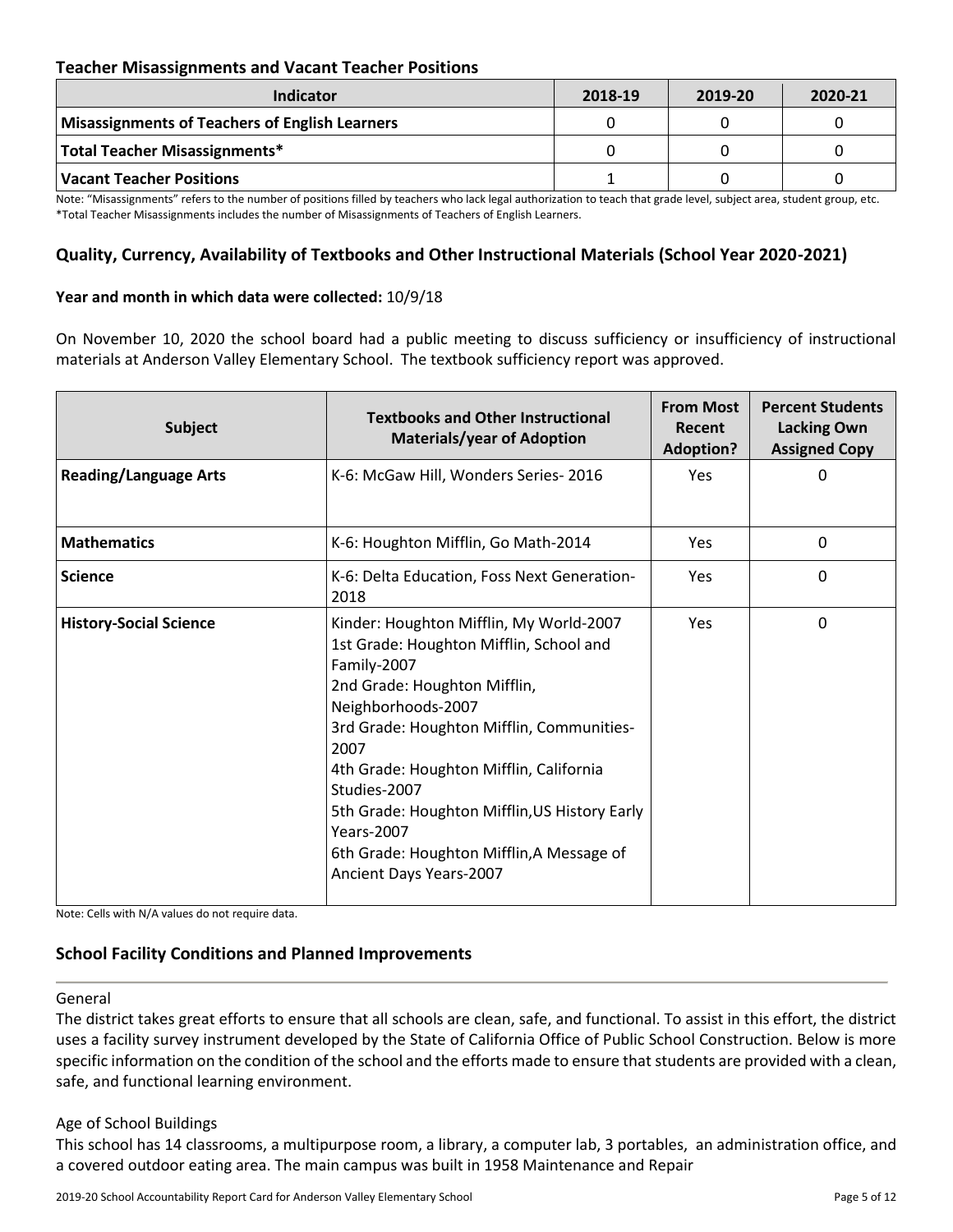District maintenance staff ensures that the repairs necessary to keep the school in good repair and working order are completed in a timely manner. A work order process is used to ensure efficient service and that emergency repairs are given the highest priority.

## Cleaning Process and Schedule

The district governing board has adopted cleaning standards for all schools in the district. The principal and the Director of Maintenance and Operations works with the custodial staff to develop cleaning schedules to ensure a clean and safe school. Custodial staff work over the summer to deep clean the classrooms.

#### Deferred Maintenance Projects

Maintenance is performed by facilities maintenance personal. Current measures for replacing windows and updating light fixtures are taking place.

Technology Projects

Extensive WiFi upgrades were performed as a result of a local school bond measure.

## **School Facility Good Repair Status**

Using the **most recently collected** FIT data (or equivalent), provide the following:

- Determination of repair status for systems listed
- Description of any needed maintenance to ensure good repair
- The year and month in which the data were collected
- The rate for each system inspected
- The overall rating

## **Year and month of the most recent FIT report:** 10/27/2020

| <b>System Inspected</b>                                             | <b>Rating</b> | <b>Repair Needed and Action Taken or Planned</b>                                                                            |
|---------------------------------------------------------------------|---------------|-----------------------------------------------------------------------------------------------------------------------------|
| <b>Systems: Gas Leaks,</b><br>Mechanical/HVAC, Sewer                | Good          |                                                                                                                             |
| <b>Interior: Interior Surfaces</b>                                  | Fair          | ceiling tiles stained in several rooms<br>floor tiles (4) need to be replaced<br>baseboard needs replaced (Room 24)         |
| <b>Cleanliness: Overall Cleanliness,</b><br>Pest/Vermin Infestation | Good          |                                                                                                                             |
| <b>Electrical: Electrical</b>                                       | Fair          | Light bulb and fixture replacement in<br>ongoing                                                                            |
| <b>Restrooms/Fountains: Restrooms,</b><br>Sinks/Fountains           | Fair          | Two sinks/fountains need<br>replacement/repair<br>hallway fountain nonoperational; MDF<br>locked; no student access         |
| <b>Safety: Fire Safety, Hazardous</b><br><b>Materials</b>           | Good          | Bottle under sink marked "Keep out of reach<br>of children"<br>No monthly inspection of fire extinguishers<br>since 09/2018 |
| <b>Structural: Structural Damage,</b><br><b>Roofs</b>               | Good          |                                                                                                                             |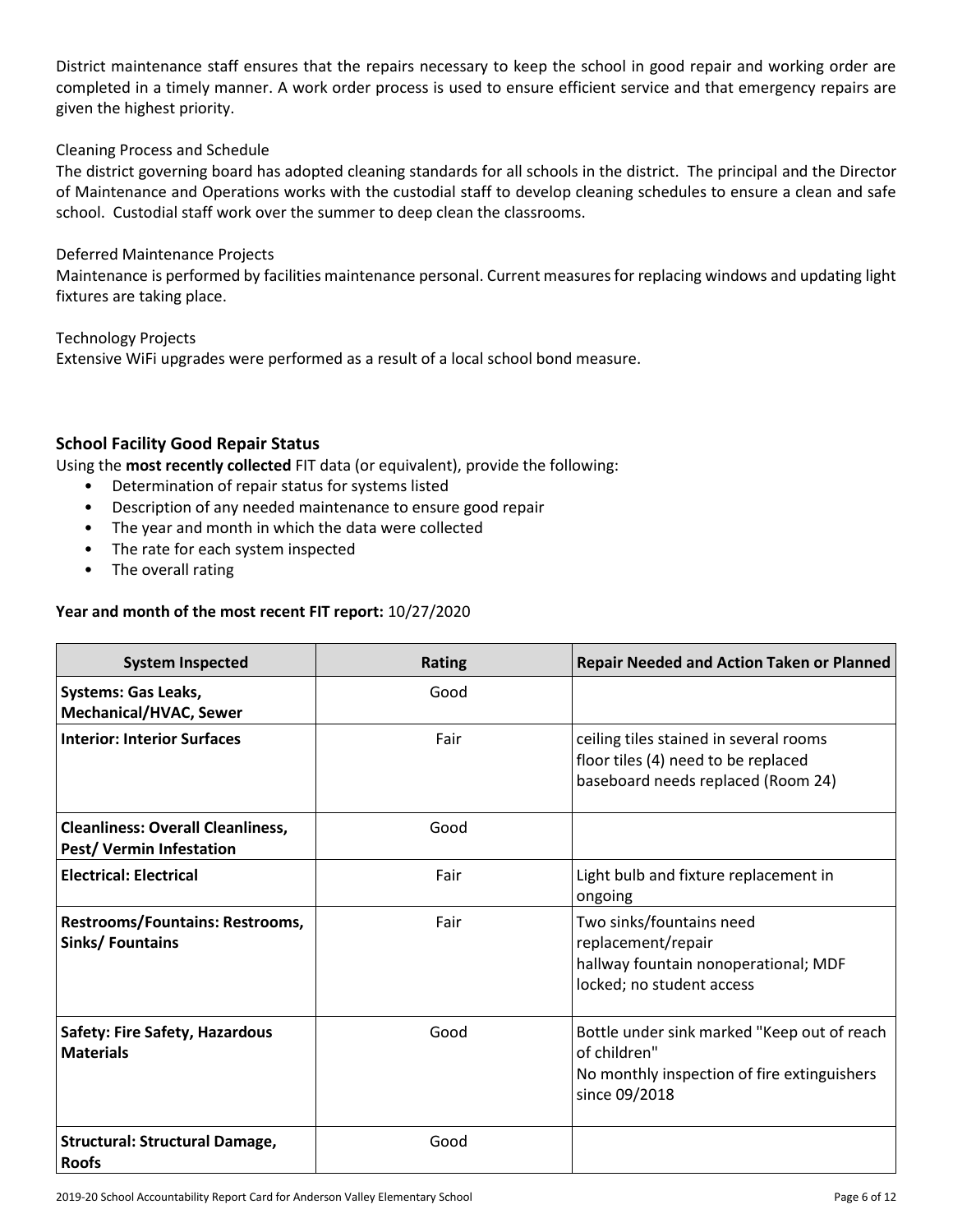| <b>System Inspected</b>                                                       | Rating | Repair Needed and Action Taken or Planned                                                                                                                     |
|-------------------------------------------------------------------------------|--------|---------------------------------------------------------------------------------------------------------------------------------------------------------------|
| <b>External: Playground/School</b><br>Grounds, Windows/<br>Doors/Gates/Fences | Good   | Playground: impact attenuation material<br>(engineered wood fiber) needed in use zone<br>around play structure; no age of use stickers<br>on either structure |
| <b>Overall Rating</b>                                                         | Good   |                                                                                                                                                               |

## **B. Pupil Outcomes**

## **State Priority: Pupil Achievement**

The SARC provides the following information relevant to the State priority: Pupil Achievement (Priority 4):

- **Statewide assessments** (i.e., California Assessment of Student Performance and Progress [CAASPP] System, which includes the Smarter Balanced Summative Assessments for students in the general education population and the California Alternate Assessments [CAAs] for English language arts/literacy [ELA] and mathematics given in grades three through eight and grade eleven. Only eligible students may participate in the administration of the CAAs. CAAs items are aligned with alternate achievement standards, which are linked with the Common Core State Standards [CCSS] for students with the most significant cognitive disabilities); and
- The percentage of students who have successfully completed courses that satisfy the requirements for entrance to the University of California and the California State University, or career technical education sequences or programs of study.

## **CAASPP Test Results in ELA and Mathematics for All Students Grades Three through Eight and Grade Eleven Percentage of Students Meeting or Exceeding the State Standard**

| <b>Subject</b>                                                       | <b>School</b><br>2018-19 | <b>School</b><br>2019-20 | <b>District</b><br>2018-19 | <b>District</b><br>2019-20 | <b>State</b><br>2018-19 | <b>State</b><br>2019-20 |
|----------------------------------------------------------------------|--------------------------|--------------------------|----------------------------|----------------------------|-------------------------|-------------------------|
| <b>English Language Arts/Literacy</b><br>$\vert$ (grades 3-8 and 11) | 40                       | N/A                      | 48                         | N/A                        | 50                      | N/A                     |
| <b>Mathematics</b><br>$\vert$ (grades 3-8 and 11)                    | 29                       | N/A                      | 29                         | N/A                        | 39                      | N/A                     |

Note: Cells with N/A values do not require data.

Note: The 2019-2020 data are not available. Due to the COVID-19 pandemic, Executive Order N-30-20 was issued which waived the requirement for statewide testing for the 2019-2020 school year.

Note: Percentages are not calculated when the number of students tested is ten or less, either because the number of students in this category is too small for statistical accuracy or to protect student privacy.

Note: ELA and mathematics test results include the Smarter Balanced Summative Assessment and the CAA. The "Percent Met or Exceeded" is calculated by taking the total number of students who met or exceeded the standard on the Smarter Balanced Summative Assessment plus the total number of students who met the standard (i.e., achieved Level 3-Alternate) on the CAAs divided by the total number of students who participated in both assessments.

## **CAASPP Test Results in ELA by Student Group**

**Grades Three through Eight and Grade Eleven (School Year 2019-2020)**

| <b>Student Group</b>             | <b>Total</b><br><b>Enrollment</b> | <b>Number</b><br><b>Tested</b> | <b>Percent</b><br><b>Tested</b> | Percent<br><b>Not</b><br><b>Tested</b> | <b>Percent</b><br>Met or<br><b>Exceeded</b> |
|----------------------------------|-----------------------------------|--------------------------------|---------------------------------|----------------------------------------|---------------------------------------------|
| <b>All Students</b>              | N/A                               | N/A                            | N/A                             | N/A                                    | N/A                                         |
| <b>Male</b>                      | N/A                               | N/A                            | N/A                             | N/A                                    | N/A                                         |
| Female                           | N/A                               | N/A                            | N/A                             | N/A                                    | N/A                                         |
| <b>Black or African American</b> | N/A                               | N/A                            | N/A                             | N/A                                    | N/A                                         |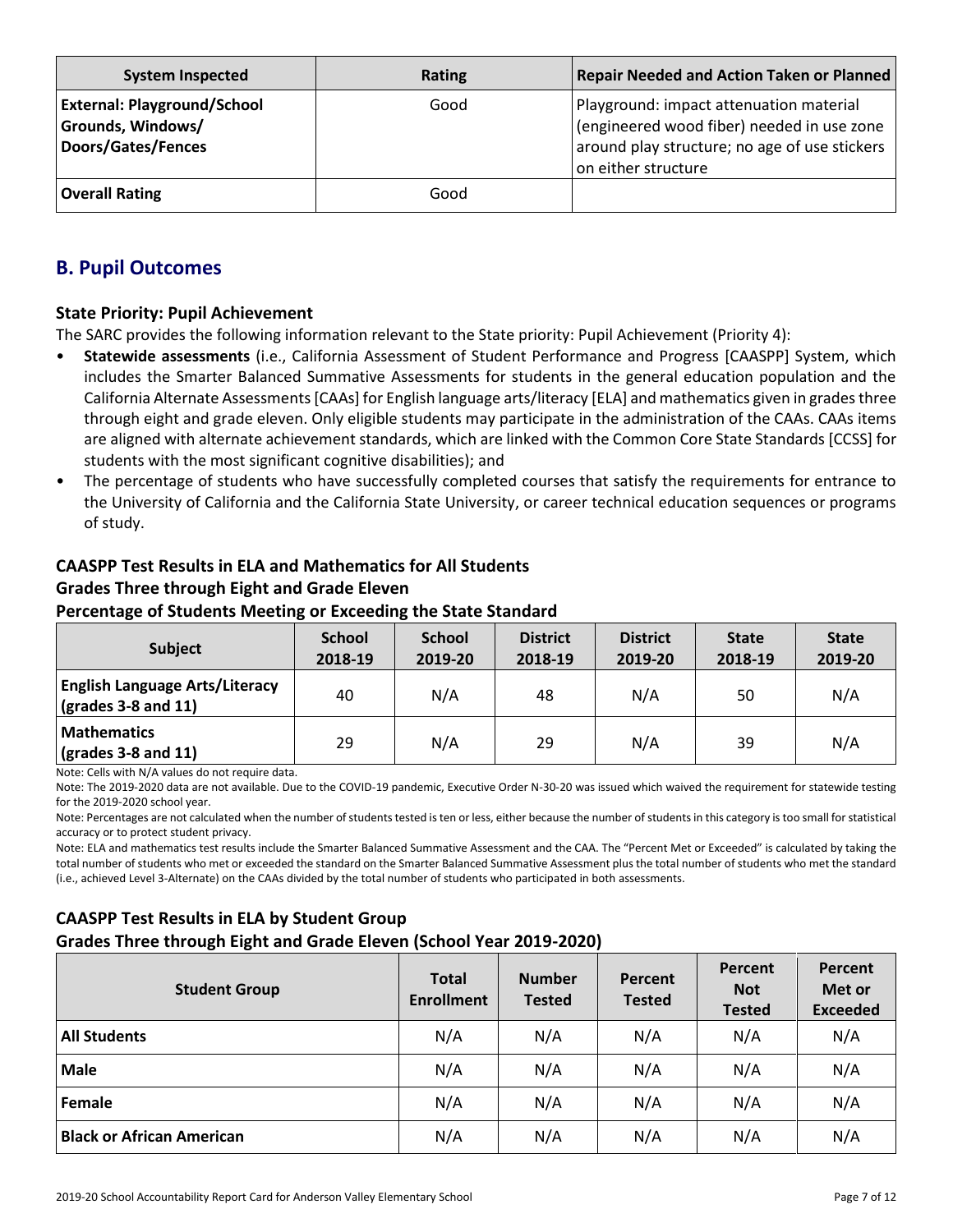| <b>Student Group</b>                                 | <b>Total</b><br><b>Enrollment</b> | <b>Number</b><br><b>Tested</b> | Percent<br><b>Tested</b> | Percent<br><b>Not</b><br><b>Tested</b> | Percent<br>Met or<br><b>Exceeded</b> |
|------------------------------------------------------|-----------------------------------|--------------------------------|--------------------------|----------------------------------------|--------------------------------------|
| American Indian or Alaska Native                     | N/A                               | N/A                            | N/A                      | N/A                                    | N/A                                  |
| Asian                                                | N/A                               | N/A                            | N/A                      | N/A                                    | N/A                                  |
| <b>Filipino</b>                                      | N/A                               | N/A                            | N/A                      | N/A                                    | N/A                                  |
| <b>Hispanic or Latino</b>                            | N/A                               | N/A                            | N/A                      | N/A                                    | N/A                                  |
| Native Hawaiian or Pacific Islander                  | N/A                               | N/A                            | N/A                      | N/A                                    | N/A                                  |
| White                                                | N/A                               | N/A                            | N/A                      | N/A                                    | N/A                                  |
| <b>Two or More Races</b>                             | N/A                               | N/A                            | N/A                      | N/A                                    | N/A                                  |
| <b>Socioeconomically Disadvantaged</b>               | N/A                               | N/A                            | N/A                      | N/A                                    | N/A                                  |
| <b>English Learners</b>                              | N/A                               | N/A                            | N/A                      | N/A                                    | N/A                                  |
| <b>Students with Disabilities</b>                    | N/A                               | N/A                            | N/A                      | N/A                                    | N/A                                  |
| <b>Students Receiving Migrant Education Services</b> | N/A                               | N/A                            | N/A                      | N/A                                    | N/A                                  |
| <b>Foster Youth</b>                                  | N/A                               | N/A                            | N/A                      | N/A                                    | N/A                                  |
| <b>Homeless</b>                                      | N/A                               | N/A                            | N/A                      | N/A                                    | N/A                                  |

Note: Cells with N/A values do not require data.

Note: The 2019-2020 data are not available. Due to the COVID-19 pandemic, Executive Order N-30-20 was issued which waived the requirement for statewide testing for the 2019-2020 school year.

## **CAASPP Test Results in Mathematics by Student Group Grades Three through Eight and Grade Eleven (School Year 2019-2020)**

| <b>Student Group</b>                       | <b>Total</b><br><b>Enrollment</b> | <b>Number</b><br><b>Tested</b> | Percent<br><b>Tested</b> | Percent<br><b>Not</b><br><b>Tested</b> | Percent<br>Met or<br><b>Exceeded</b> |
|--------------------------------------------|-----------------------------------|--------------------------------|--------------------------|----------------------------------------|--------------------------------------|
| <b>All Students</b>                        | N/A                               | N/A                            | N/A                      | N/A                                    | N/A                                  |
| <b>Male</b>                                | N/A                               | N/A                            | N/A                      | N/A                                    | N/A                                  |
| Female                                     | N/A                               | N/A                            | N/A                      | N/A                                    | N/A                                  |
| <b>Black or African American</b>           | N/A                               | N/A                            | N/A                      | N/A                                    | N/A                                  |
| American Indian or Alaska Native           | N/A                               | N/A                            | N/A                      | N/A                                    | N/A                                  |
| Asian                                      | N/A                               | N/A                            | N/A                      | N/A                                    | N/A                                  |
| <b>Filipino</b>                            | N/A                               | N/A                            | N/A                      | N/A                                    | N/A                                  |
| <b>Hispanic or Latino</b>                  | N/A                               | N/A                            | N/A                      | N/A                                    | N/A                                  |
| <b>Native Hawaiian or Pacific Islander</b> | N/A                               | N/A                            | N/A                      | N/A                                    | N/A                                  |
| White                                      | N/A                               | N/A                            | N/A                      | N/A                                    | N/A                                  |
| <b>Two or More Races</b>                   | N/A                               | N/A                            | N/A                      | N/A                                    | N/A                                  |
| <b>Socioeconomically Disadvantaged</b>     | N/A                               | N/A                            | N/A                      | N/A                                    | N/A                                  |
| <b>English Learners</b>                    | N/A                               | N/A                            | N/A                      | N/A                                    | N/A                                  |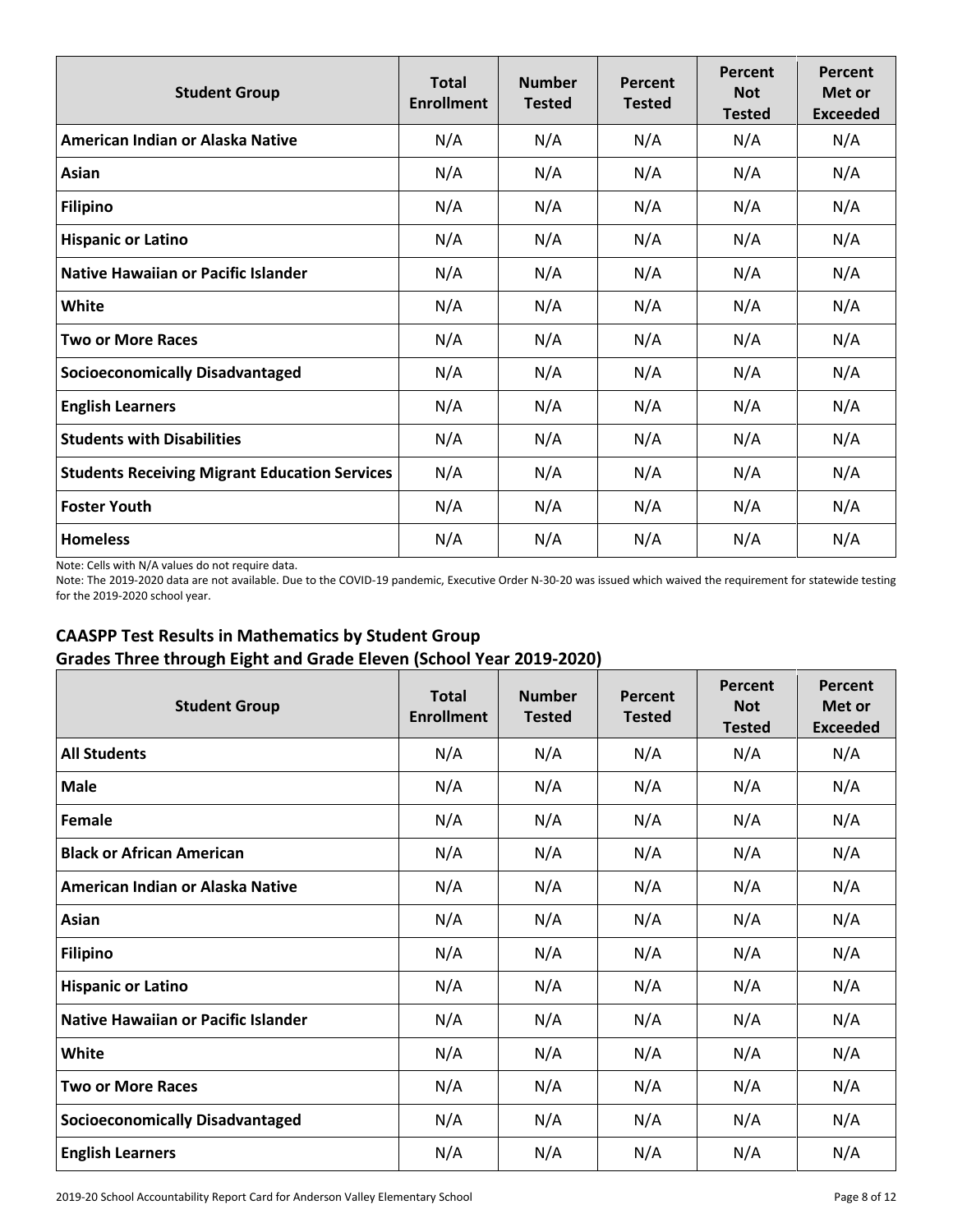| <b>Student Group</b>                                 | <b>Total</b><br><b>Enrollment</b> | <b>Number</b><br><b>Tested</b> | Percent<br><b>Tested</b> | Percent<br><b>Not</b><br><b>Tested</b> | Percent<br>Met or<br><b>Exceeded</b> |
|------------------------------------------------------|-----------------------------------|--------------------------------|--------------------------|----------------------------------------|--------------------------------------|
| <b>Students with Disabilities</b>                    | N/A                               | N/A                            | N/A                      | N/A                                    | N/A                                  |
| <b>Students Receiving Migrant Education Services</b> | N/A                               | N/A                            | N/A                      | N/A                                    | N/A                                  |
| <b>Foster Youth</b>                                  | N/A                               | N/A                            | N/A                      | N/A                                    | N/A                                  |
| <b>Homeless</b>                                      | N/A                               | N/A                            | N/A                      | N/A                                    | N/A                                  |

Note: Cells with N/A values do not require data.

Note: The 2019-2020 data are not available. Due to the COVID-19 pandemic, Executive Order N-30-20 was issued which waived the requirement for statewide testing for the 2019-2020 school year.

## **CAASPP Test Results in Science for All Students Grades Five, Eight, and High School Percentage of Students Meeting or Exceeding the State Standard**

| <b>Subject</b>                        | <b>School</b> | <b>School</b> | <b>District</b> | <b>District</b> | <b>State</b> | <b>State</b> |
|---------------------------------------|---------------|---------------|-----------------|-----------------|--------------|--------------|
|                                       | 2018-19       | 2019-20       | 2018-19         | 2019-20         | 2018-19      | 2019-20      |
| Science (grades 5, 8 and high school) | 31            | N/A           | 22              | N/A             | 30           | N/A          |

Note: Cells with N/A values do not require data.

Note: The 2019-2020 data are not available. Due to the COVID-19 pandemic, Executive Order N-30-20 was issued which waived the requirement for statewide testing for the 2019-2020 school year.

Note: The new California Science Test (CAST) was first administered operationally in the 2018-2019 school year.

## **State Priority: Other Pupil Outcomes**

The SARC provides the following information relevant to the State priority: Other Pupil Outcomes (Priority 8):

Pupil outcomes in the subject areas of physical education.

#### **California Physical Fitness Test Results (School Year 2019-2020)**

| <b>Grade Level</b> | <b>Percentage of Students</b><br><b>Meeting Four of Six</b><br><b>Fitness Standards</b> | <b>Percentage of Students</b><br><b>Meeting Five of Six</b><br><b>Fitness Standards</b> | <b>Percentage of Students</b><br><b>Meeting Six of Six</b><br><b>Fitness Standards</b> |  |  |
|--------------------|-----------------------------------------------------------------------------------------|-----------------------------------------------------------------------------------------|----------------------------------------------------------------------------------------|--|--|
|                    | N/A                                                                                     | N/A                                                                                     | N/A                                                                                    |  |  |
|                    | N/A                                                                                     | N/A                                                                                     | N/A                                                                                    |  |  |
| 9                  | N/A                                                                                     | N/A                                                                                     | N/A                                                                                    |  |  |

Note: Cells with N/A values do not require data.

Note: The 2019–2020 data are not available. Due to the COVID-19 pandemic, Executive Order N-56-20 was issued which waived the requirement to administer the physical fitness performance test for the 2019–2020 school year.

## **C. Engagement**

#### **State Priority: Parental Involvement**

The SARC provides the following information relevant to the State priority: Parental Involvement (Priority 3):

• Efforts the school district makes to seek parent input in making decisions for the school district and each school site

## **Opportunities for Parental Involvement (School Year 2020-2021)**

C. Engagement

State Priority: Parental Involvement

The SARC provides the following information relevant to the Parental Involvement of State Priority (Priority 3): Efforts the school district makes to seek parent input in making decisions for the school district and each school site.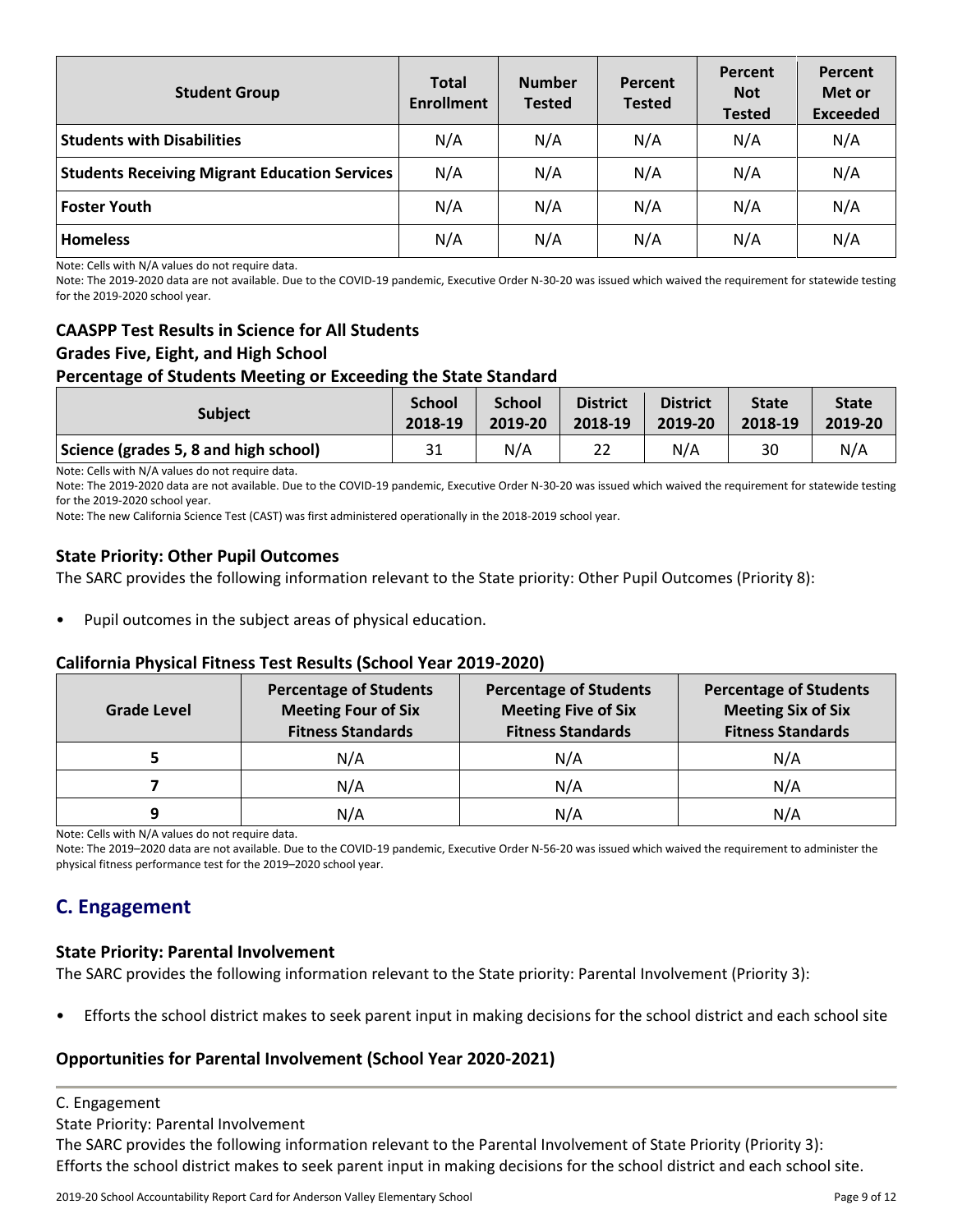## Opportunities for Parental Involvement (School Year 2019-20)

Parents can become directly involved in our school through PTAV, SSC, and ELAC. All parent committees meet on a regular basis and address schoolwide concerns ranging from budgetary spending, school safety, fundraising, curricular and extracurricular events. Our SSC group (School Site Council) meets regularly to determine how funds will be spent and which programs will be implemented at our school. We also have an ELAC group (English Learner Advisory Committee) that regularly meets in conjunction with the District DELAC (District English Learner Advisory Committee) to focus on the needs of our students that are second language learners. The PTAV group (Parents and Teachers of Anderson Valley) meet monthly to plan events and programs to enrich the student's school experience. Furthermore, we welcome parents to set up appointments to come and visit their child's class anytime so that they may make a stronger connection to the classroom environment. Volunteers in and outside of the classroom are strongly encouraged and appreciated. We provide ongoing parental involvement with parent conferences, IEP meetings, and Student Study Team meetings. Parents are invited to attend awards ceremonies. Parents attend parent-teacher conferences at the end of the first trimester of school and meet with the child's teacher to review academic and behavioral progress. We are proud to say that we have translation services and 100% attendance at parent conferences. Lastly, parents and families are actively encouraged to attend school events including movie nights, ELL awards, Back to School Night and Open House.

## **State Priority: School Climate**

The SARC provides the following information relevant to the State priority: School Climate (Priority 6):

- Pupil suspension rates;
- Pupil expulsion rates; and
- Other local measures on the sense of safety.

## **Suspensions and Expulsions**

## **(data collected between July through June, each full school year respectively)**

| Rate              | <b>School</b><br>2017-18 | <b>School</b><br>2018-19 | <b>District</b><br>2017-18 | <b>District</b><br>2018-19 | <b>State</b><br>2017-18 | <b>State</b><br>2018-19 |
|-------------------|--------------------------|--------------------------|----------------------------|----------------------------|-------------------------|-------------------------|
| Suspensions       | 4.5                      | 3.3                      |                            | 3.7                        | 3.5                     | 3.5                     |
| <b>Expulsions</b> | 0.0                      | 0.0                      | 0.0                        | 0.0                        | 0.1                     | 0.1                     |

## **Suspensions and Expulsions for School Year 2019-2020 Only**

## **(data collected between July through February, partial school year due to the COVID-19 pandemic)**

| Rate               | <b>School</b><br>2019-20 | <b>District</b><br>2019-20 | <b>State</b><br>2019-20 |
|--------------------|--------------------------|----------------------------|-------------------------|
| <b>Suspensions</b> | 9.0                      | 37                         |                         |
| <b>Expulsions</b>  | 0.0                      |                            |                         |

Note: The 2019-2020 suspensions and expulsions rate data are not comparable to prior year data because the 2019-2020 school year is a partial school year due to the COVID-19 crisis. As such, it would be inappropriate to make any comparisons in rates of suspensions and expulsions in the 2019-2020 school year compared to prior years.

## **School Safety Plan (School Year 2020-2021)**

#### School Safety Plan

Our Safe School Plan includes the following elements: Annual Statistical Report, Child Abuse Reporting, Disaster procedures, Suspensions/Expulsions, Notification of Dangerous Pupils, Sexual Harassment Policy, Dress Code Prohibiting "Gang Related" Apparel, Student/Employee Safety to and From School, Safe/Orderly Environment, Discipline Rules and Procedures, and Crisis Plan. It is updated and reviewed annually. The safety plan was reviewed and updated during the 2020/2021 school year.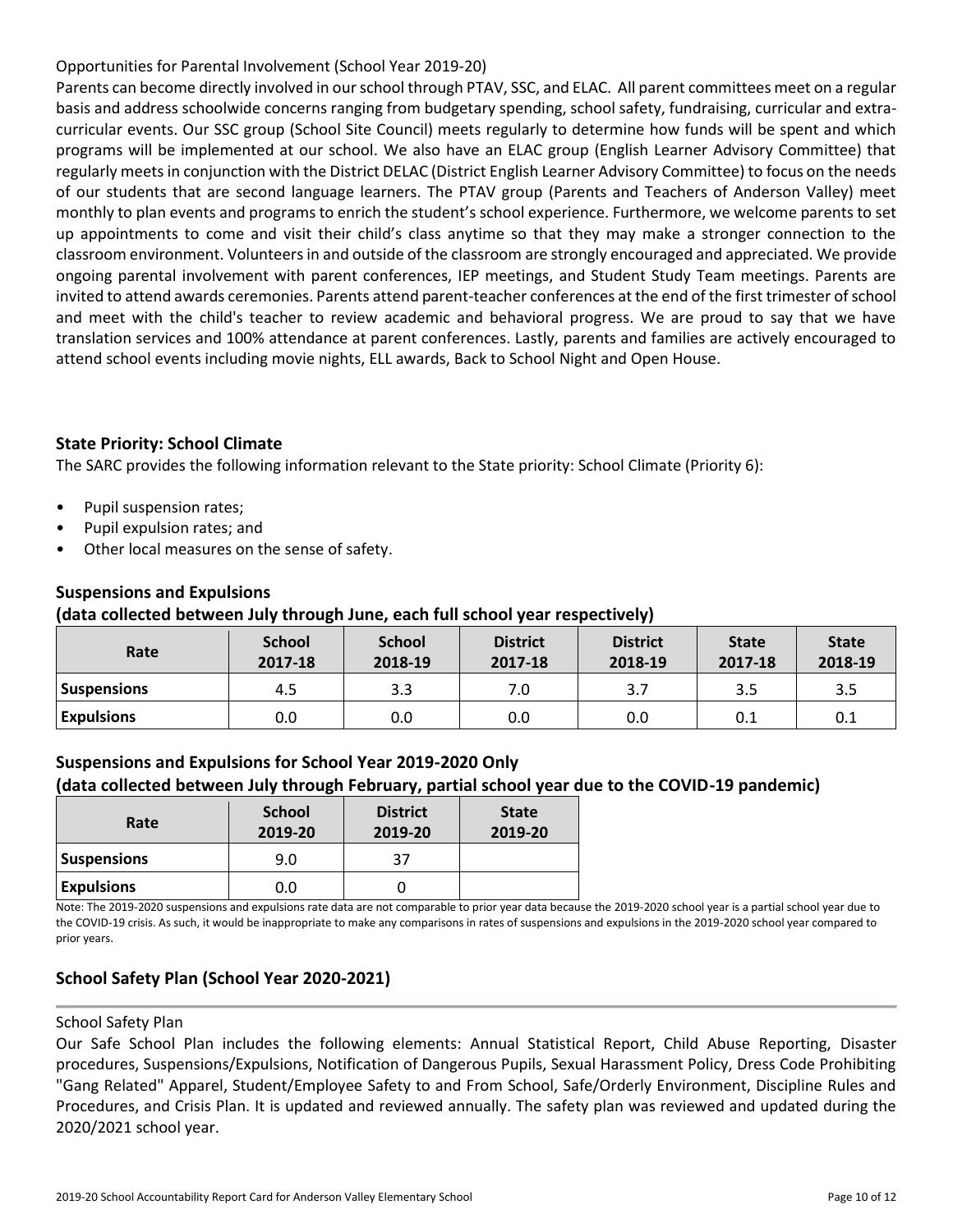## **D. Other SARC Information**

The information in this section is required to be in the SARC but is not included in the state priorities for LCFF.

| Grade<br>Level          | <b>Average</b><br><b>Class</b><br><b>Size</b> | # of<br><b>Size</b><br>$1 - 20$ | # of<br><b>Size</b><br>21-32 | # of<br> Classes* Classes* Classes* <br><b>Size</b><br>$33+$ | <b>Average</b><br><b>Class</b><br><b>Size</b> | # of<br><b>Size</b><br>$1 - 20$ | 2017-18 2017-18 2017-18 2017-18 2018-19 2018-19 2018-19 2018-19 2019-20 2019-20 2019-20 2019-20 <br># of<br>$ Classes^* Classes^* Classes^* $<br><b>Size</b><br>21-32 | # of<br><b>Size</b><br>$33+$ | Average<br><b>Class</b><br><b>Size</b> | # of<br> Classes* Classes* Classes* <br><b>Size</b><br>$1 - 20$ | # of<br><b>Size</b><br>21-32 | # of<br><b>Size</b><br>$33+$ |
|-------------------------|-----------------------------------------------|---------------------------------|------------------------------|--------------------------------------------------------------|-----------------------------------------------|---------------------------------|-----------------------------------------------------------------------------------------------------------------------------------------------------------------------|------------------------------|----------------------------------------|-----------------------------------------------------------------|------------------------------|------------------------------|
| К                       | 21                                            | $\mathbf{1}$                    | 1                            |                                                              | 14                                            | 3                               |                                                                                                                                                                       |                              | 16                                     | 1                                                               |                              |                              |
| $\mathbf{1}$            | 20                                            | $\overline{2}$                  |                              |                                                              | 17                                            | $\overline{2}$                  |                                                                                                                                                                       |                              | 14                                     | 1                                                               |                              |                              |
| $\overline{2}$          | 19                                            | $\mathcal{P}$                   |                              |                                                              | 18                                            | 2                               |                                                                                                                                                                       |                              | 17                                     | 2                                                               |                              |                              |
| $\overline{\mathbf{3}}$ | 15                                            | $\overline{2}$                  |                              |                                                              | 21                                            | $\mathbf{1}$                    | $\mathbf{1}$                                                                                                                                                          |                              | 19                                     | $\overline{2}$                                                  |                              |                              |
| 4                       | 19                                            | $\overline{2}$                  |                              |                                                              | 25                                            |                                 | 1                                                                                                                                                                     |                              | 18                                     | $\overline{2}$                                                  |                              |                              |
| 5                       | 19                                            | $\overline{2}$                  |                              |                                                              | 19                                            | $\overline{2}$                  |                                                                                                                                                                       |                              | 24                                     |                                                                 | 1                            |                              |
| $6\phantom{1}$          | 20                                            | $\mathcal{P}$                   |                              |                                                              | 20                                            | $\overline{2}$                  |                                                                                                                                                                       |                              | 21                                     | $\mathbf{1}$                                                    | $\mathbf{1}$                 |                              |
| Other**                 |                                               |                                 |                              |                                                              |                                               |                                 |                                                                                                                                                                       |                              | 18                                     | 2                                                               |                              |                              |

## **Average Class Size and Class Size Distribution (Elementary)**

\*Number of classes indicates how many classes fall into each size category (a range of total students per class).

\*\* "Other" category is for multi-grade level classes.

## **Ratio of Pupils to Academic Counselor (School Year 2019-2020)**

| <b>Title</b>         | <b>Ratio</b> |
|----------------------|--------------|
| Academic Counselors* |              |

\*One full time equivalent (FTE) equals one staff member working full time; one FTE could also represent two staff members who each work 50 percent of full time.

## **Student Support Services Staff (School Year 2019-2020)**

| <b>Title</b>                                                                                                                                                                                                                                                                                           | Number of FTE*<br><b>Assigned to School</b> |  |  |
|--------------------------------------------------------------------------------------------------------------------------------------------------------------------------------------------------------------------------------------------------------------------------------------------------------|---------------------------------------------|--|--|
| <b>Counselor (Academic, Social/Behavioral or Career Development)</b>                                                                                                                                                                                                                                   |                                             |  |  |
| Library Media Teacher (Librarian)                                                                                                                                                                                                                                                                      |                                             |  |  |
| <b>Library Media Services Staff (Paraprofessional)</b>                                                                                                                                                                                                                                                 |                                             |  |  |
| Psychologist                                                                                                                                                                                                                                                                                           |                                             |  |  |
| <b>Social Worker</b>                                                                                                                                                                                                                                                                                   |                                             |  |  |
| <b>Nurse</b>                                                                                                                                                                                                                                                                                           |                                             |  |  |
| Speech/Language/Hearing Specialist                                                                                                                                                                                                                                                                     |                                             |  |  |
| <b>Resource Specialist (non-teaching)</b>                                                                                                                                                                                                                                                              |                                             |  |  |
| Other<br>$\tau$ , $\tau$ , $\tau$ , $\tau$ , $\tau$ , $\tau$ , $\tau$ , $\tau$ , $\tau$ , $\tau$ , $\tau$ , $\tau$ , $\tau$ , $\tau$ , $\tau$ , $\tau$ , $\tau$ , $\tau$ , $\tau$ , $\tau$ , $\tau$ , $\tau$ , $\tau$ , $\tau$ , $\tau$ , $\tau$ , $\tau$ , $\tau$ , $\tau$ , $\tau$ , $\tau$ , $\tau$ | 1                                           |  |  |

\*One Full Time Equivalent (FTE) equals one staff member working full time; one FTE could also represent two staff members who each work 50 percent of full time.